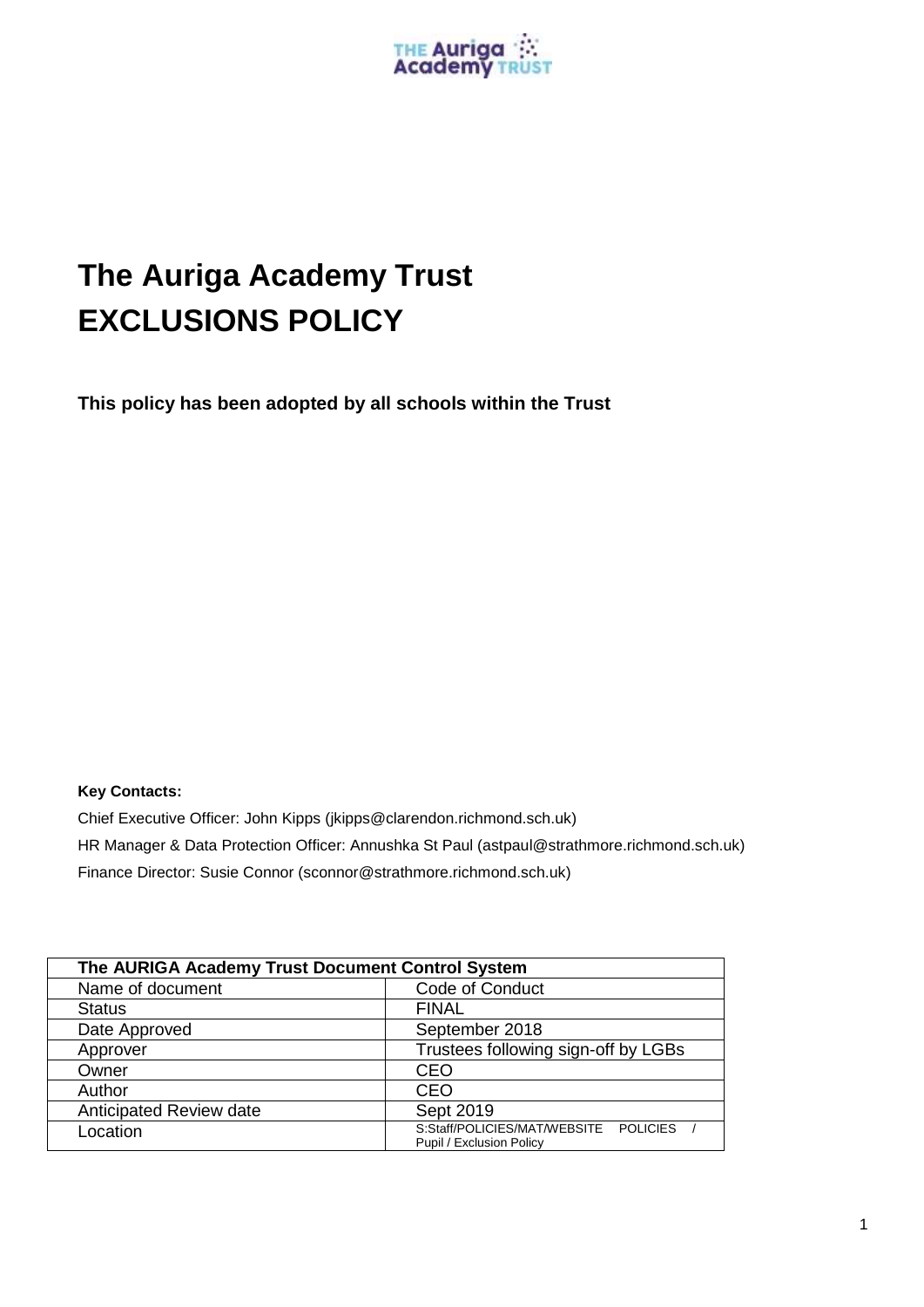

# **Contents**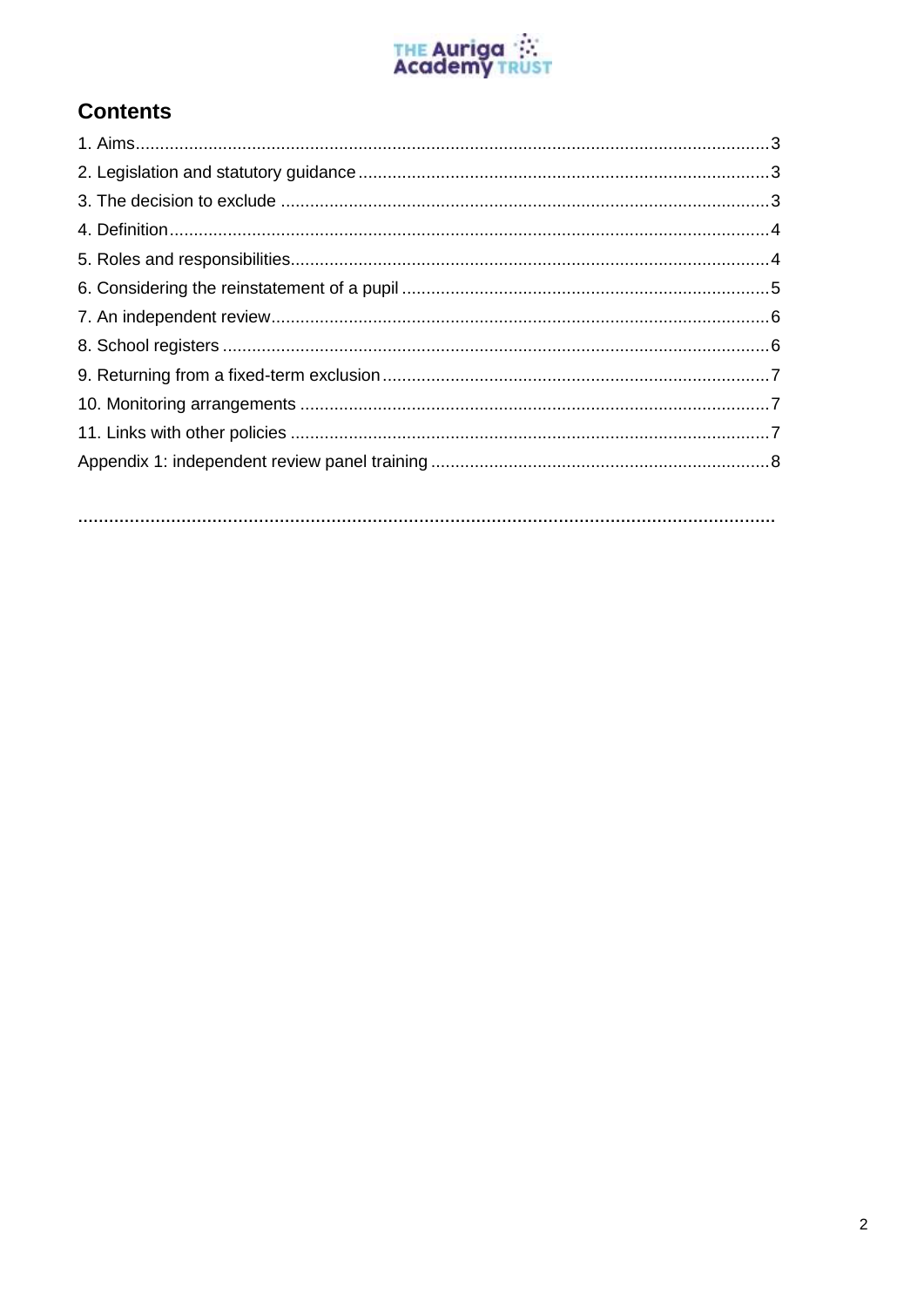

# **1. Aims**

Our school aims to ensure that:

- The exclusions process is applied fairly and consistently
- The exclusions process is understood by governors, staff, parents and pupils
- Pupils in school are safe and happy
- Pupils do not become NEET (not in education, employment or training)

# **2. Legislation and statutory guidance**

This policy is based on statutory guidance from the Department for Education: [Exclusion from](https://www.gov.uk/government/publications/school-exclusion)  [maintained schools, academies and pupil referral units \(PRUs\) in England.](https://www.gov.uk/government/publications/school-exclusion)

It is based on the following legislation, which outline schools' powers to exclude pupils:

- Section 52 of the [Education Act 2002,](http://www.legislation.gov.uk/ukpga/2002/32/section/52) as amended by the [Education Act 2011](http://www.legislation.gov.uk/ukpga/2011/21/contents/enacted)
- [The School Discipline \(Pupil Exclusions and Reviews\) \(England\) Regulations 2012](http://www.legislation.gov.uk/uksi/2012/1033/made)
- Sections 64-68 of the [School Standards and Framework Act 1998](http://www.legislation.gov.uk/ukpga/1998/31)

In addition, the policy is based on:

- Part 7, chapter 2 of the [Education and Inspections Act 2006,](http://www.legislation.gov.uk/ukpga/2006/40/part/7/chapter/2) which looks at parental responsibility for excluded pupils
- Section 579 of the [Education Act 1996,](http://www.legislation.gov.uk/ukpga/1996/56/section/579) which defines 'school day'
- The [Education \(Provision of Full-Time Education for Excluded Pupils\) \(England\) Regulations](http://www.legislation.gov.uk/uksi/2007/1870/contents/made)  [2007,](http://www.legislation.gov.uk/uksi/2007/1870/contents/made) as amended by [The Education \(Provision of Full-Time Education for Excluded Pupils\)](http://www.legislation.gov.uk/uksi/2014/3216/contents/made)  [\(England\) \(Amendment\) Regulations 2014](http://www.legislation.gov.uk/uksi/2014/3216/contents/made)

This policy complies with our funding agreement and articles of association.

# **3. The decision to exclude**

Only the headteacher, or acting headteacher, can exclude a pupil from school. A permanent exclusion will be taken as a last resort.

A decision to exclude a pupil will be taken only:

- In response to a serious breach, or persistent breaches, of the school's behaviour policy; and
- If allowing the pupil to remain in school would seriously harm the education or welfare of the pupil or others

Before deciding whether to exclude a pupil, either permanently or for a fixed period, the headteacher will:

- Consider all the relevant facts and evidence, including whether the incident(s) leading to the exclusion were avoidable
- Ensure that advice and information from other professionals (e.g. EPS, EISS, CAMHS) has been followed and, if appropriate, given time to have impact
- Consider the pupil's individual circumstances and special educational needs (SEN)

Following an FTE, an emergency Annual Review should be called if the pupil is at risk of permanent exclusion.

# **4. Definition**

For the purposes of exclusions, school day is defined as any day on which there is a school session. Therefore, INSET or staff training days do not count as a school day.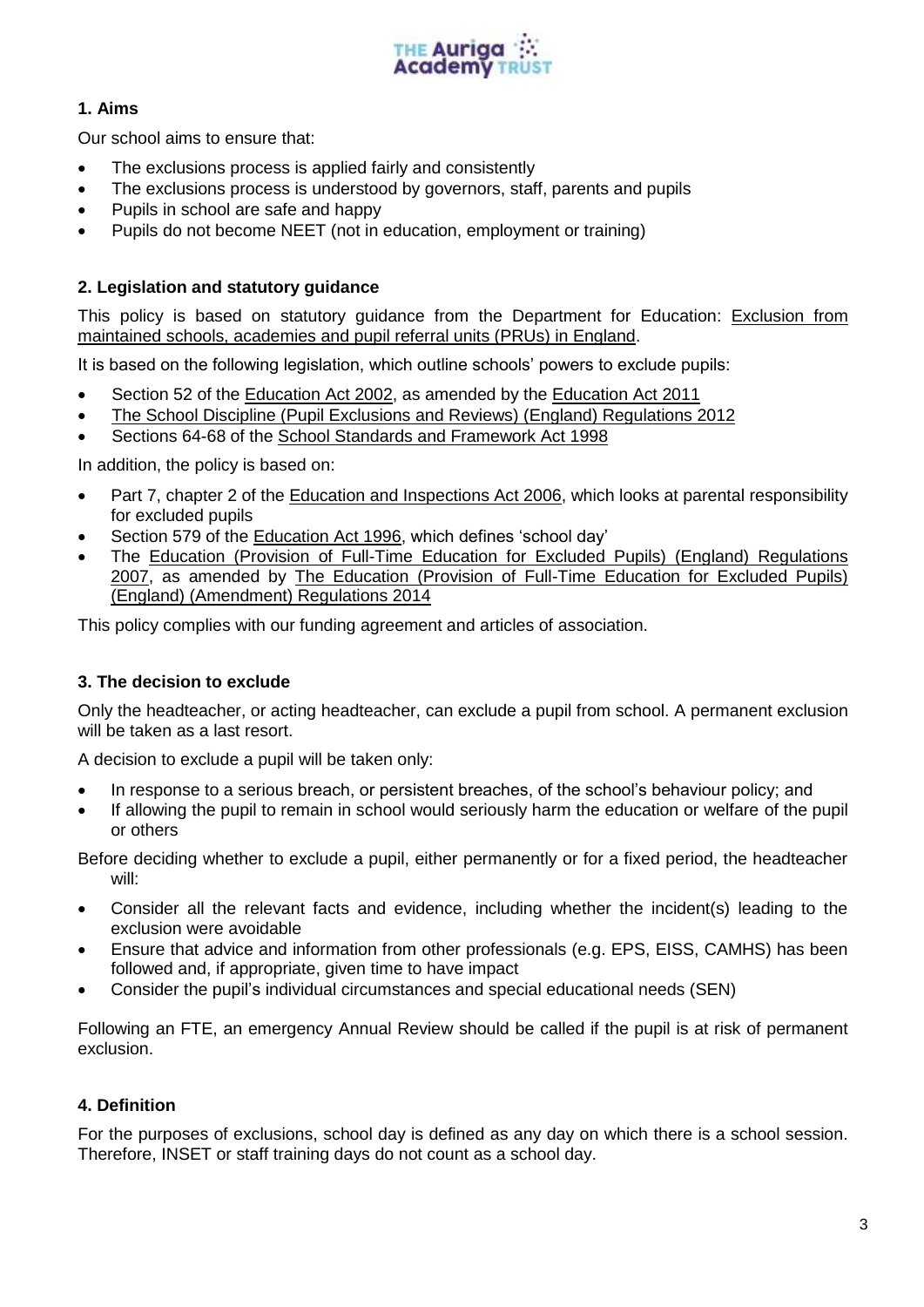

# **5. Roles and responsibilities**

# **5.1 The headteacher**

# **Informing parents**

The headteacher will immediately provide the following information, in writing by email and post, to the parents of an excluded pupil:

- The reason(s) for the exclusion
- The length of a fixed-term exclusion or, for a permanent exclusion, the fact that it is permanent
- Information about parents' right to make representations about the exclusion to the governing board and how the pupil may be involved in this
- Where there is a legal requirement for the governing board to meet to consider the reinstatement of a pupil, and that parents have a right to attend a meeting, be represented at a meeting (at their own expense) and to bring a friend

The headteacher will also notify parents by the end of the afternoon session on the day their child is excluded that for the first 5 school days of an exclusion, or until the start date of any alternative provision where this is earlier, parents are legally required to ensure that their child is not present in a public place during school hours without a good reason. Parents may be given a fixed penalty notice or prosecuted if they fail to do this.

The headteacher will complete the Exclusion Notification Form which must be sent to the Exclusions Officer at AfC (or home local authority if different) and will notify the relevant Chair of Governors.

If alternative provision is being arranged, the following information will be included when notifying parents of an exclusion:

- The start date for any provision of full-time education that has been arranged
- The start and finish times of any such provision, including the times for morning and afternoon sessions, where relevant
- The address at which the provision will take place
- Any information required by the pupil to identify the person they should report to on the first day

Where this information on alternative provision is not reasonably ascertainable by the end of the afternoon session, it may be provided in a subsequent notice, but it will be provided no later than 48 hours before the provision is due to start. The only exception to this is where alternative provision is to be provided before the sixth day of an exclusion, in which case the information can be provided with less than 48 hours' notice with parents' consent.

# **Informing the governing board and local authority**

The headteacher will immediately notify the governing board and the local authority (LA) of:

- A permanent exclusion, including when a fixed-period exclusion is made permanent
- Exclusions which would result in the pupil being excluded for more than 5 school days (or more than 10 lunchtimes) in a term

For a permanent exclusion, if the pupil lives outside the LA in which the school is located, the headteacher will also immediately inform the pupil's 'home authority' of the exclusion and the reason(s) for it without delay.

For all other exclusions, the headteacher will notify the governing board and LA once a term.

# **5.2 The governing board**

The governing board has a duty to consider the reinstatement of an excluded pupil (see section 6)

Within 14 days of receipt of a request, the governing board will provide the secretary of state and the LA with information about any exclusions in the last 12 months.

For a fixed-period exclusion of more than 5 school days, the governing board will arrange suitable fulltime education for the pupil. This provision will begin no later than the sixth day of the exclusion.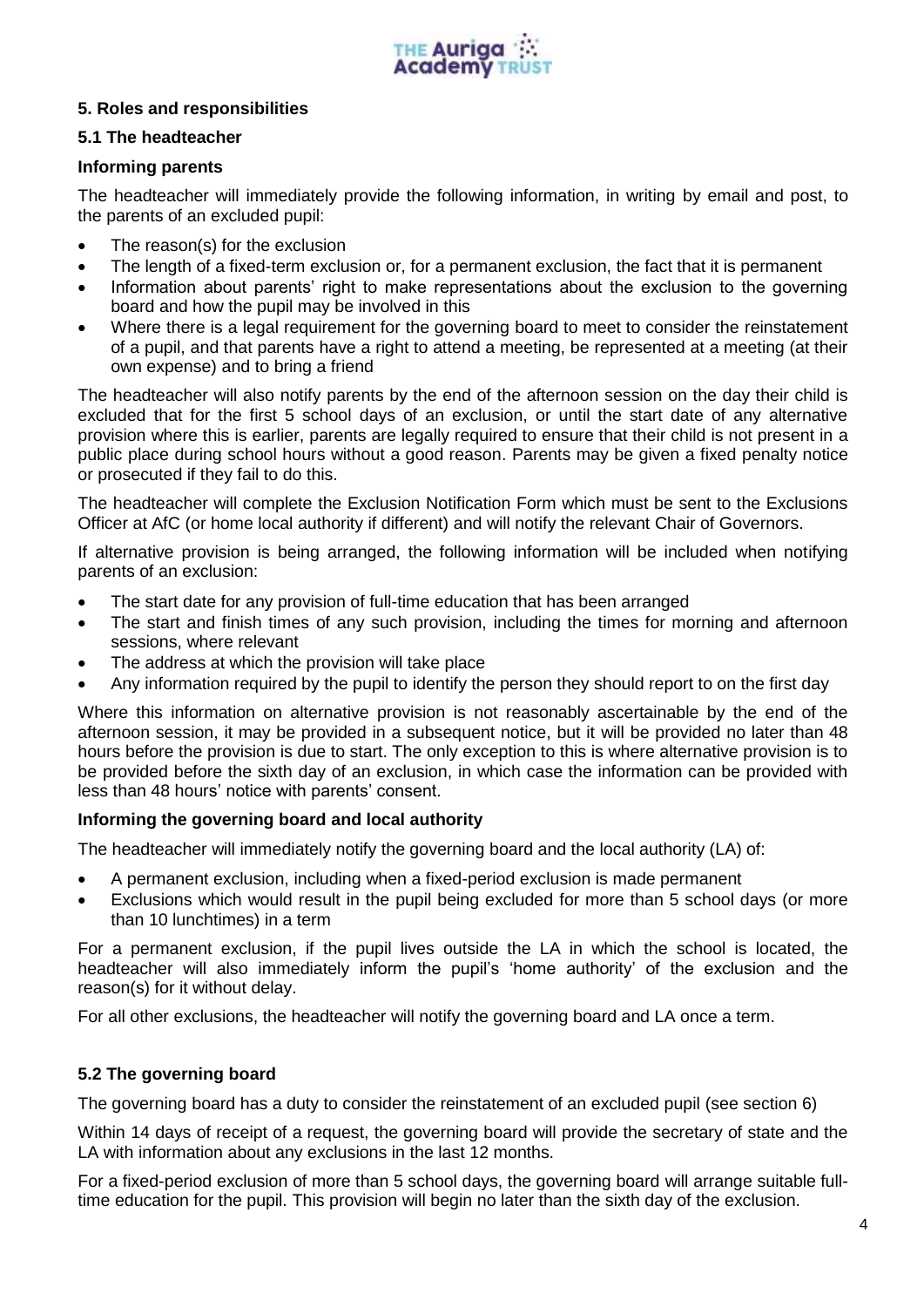

# **5.3 The LA**

For permanent exclusions, the LA is responsible for arranging suitable full-time education to begin no later than the sixth day of the exclusion.

# **6. Considering the reinstatement of a pupil**

The Pupil Pastoral & Wellbeing Committee/Personnel and Safeguarding Committee will consider the reinstatement of an excluded pupil within 15 school days of receiving the notice of the exclusion if:

- The exclusion is permanent
- It is a fixed-term exclusion which would bring the pupil's total number of school days of exclusion to more than 15 in a term
- It would result in a pupil missing a public examination

If requested to do so by parents, the Pupil Pastoral & Wellbeing Committee/Personnel and Safeguarding Committee will consider the reinstatement of an excluded pupil within 50 school days of receiving notice of the exclusion if the pupil would be excluded from school for more than 5 school days, but less than 15, in a single term.

Where an exclusion would result in a pupil missing a public examination, the Pupil Pastoral and Wellbeing Committee will consider the reinstatement of the pupil before the date of the examination. If this is not practicable, the Pupil Pastoral and Wellbeing Committee will consider the exclusion and decide whether or not to reinstate the pupil.

The Pupil Pastoral & Wellbeing Committee/Personnel and Safeguarding Committee can either:

- Decline to reinstate the pupil, or
- Direct the reinstatement of the pupil immediately, or on a particular date

In reaching a decision, the Pupil Pastoral & Wellbeing Committee/Personnel and Safeguarding Committee will consider whether the exclusion was lawful, reasonable and procedurally fair and whether the headteacher followed their legal duties. They will decide whether or not a fact is true 'on the balance of probabilities', which differs from the criminal standard of 'beyond reasonable doubt', as well as any evidence that was presented in relation to the decision to exclude.

Minutes will be taken of the meeting, and a record of evidence considered kept. The outcome will also be recorded on the pupil's educational record.

The Pupil Pastoral & Wellbeing Committee/Personnel and Safeguarding Committee will notify, in writing, the headteacher, parents and the LA of its decision, along with reasons for its decision, without delay.

Where an exclusion is permanent, the Pupil Pastoral & Wellbeing Committee/Personnel and Safeguarding Committee decision will also include the following:

The fact that it is permanent

 Notice of parents' right to ask for the decision to be reviewed by an independent review panel, and:

- The date by which an application for an independent review must be made
- The name and address to whom an application for a review should be submitted
- That any application should set out the grounds on which it is being made and that, where appropriate, reference to how the pupil's SEN are considered to be relevant to the exclusion
- Parents have a right to require the academy trust to appoint an SEN expert to attend the review
- Details of the role of the SEN expert and that there would be no cost to parents for this appointment
- That parents must make clear if they wish for an SEN expert to be appointed in any application for a review
- That parents may, at their own expense, appoint someone to make written and/or oral representations to the panel, and parents may also bring a friend to the review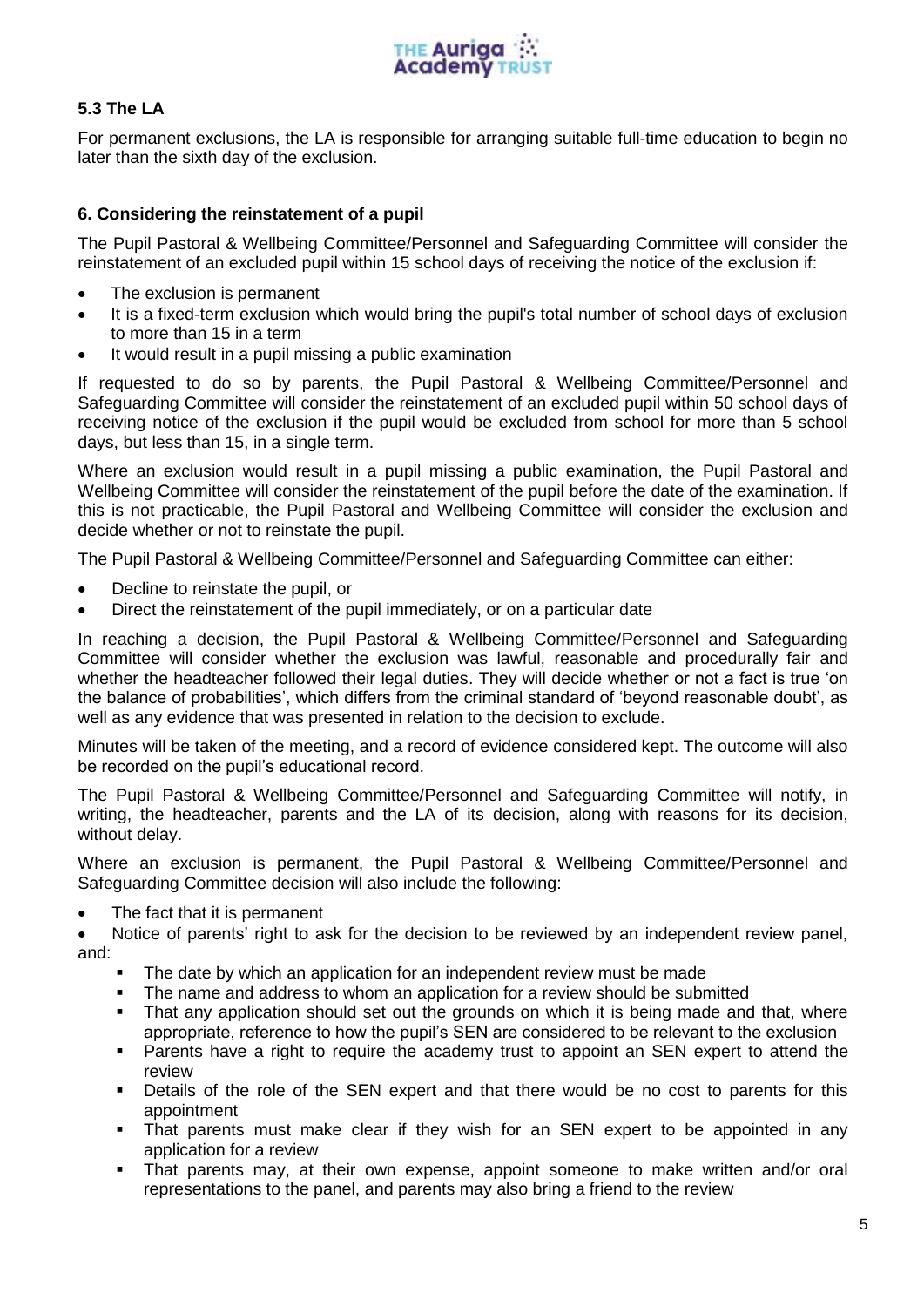

 That if parents believe that the exclusion has occurred as a result of discrimination, they may make a claim under the Equality Act 2010 to the first-tier tribunal (special educational needs and disability), in the case of disability discrimination, or the county court, in the case of other forms of discrimination. A claim of discrimination made under these routes should be lodged within 6 months of the date on which the discrimination is alleged to have taken place

# **7. An independent review**

If parents apply for an independent review, the Auriga Academy Trust will arrange for an independent panel to review the decision of the governing board not to reinstate a permanently excluded pupil.

Applications for an independent review must be made within 15 school days of notice being given to the parents by The governing board of its decision to not reinstate a pupil.

A panel of 3 or 5 members will be constituted with representatives from each of the categories below. Where a 5-member panel is constituted, 2 members will come from the school governors' category and 2 members will come from the headteacher category.

- A lay member to chair the panel who has not worked in any school in a paid capacity, disregarding any experience as a school governor or volunteer
- School governors who have served as a governor for at least 12 consecutive months in the last 5 years, provided they have not been teachers or headteachers during this time
- Headteachers or individuals who have been a headteacher within the last 5 years

A person may not serve as a member of a review panel if they:

- Are a member of the academy trust, or governing board of the excluding school
- Are the headteacher of the excluding school, or have held this position in the last 5 years
- Are an employee of the academy trust, or the governing board, of the excluding school (unless they are employed as a headteacher at another school)
- Have, or at any time have had, any connection with the academy trust, school, governing board, parents or pupil, or the incident leading to the exclusion, which might reasonably be taken to raise doubts about their impartially
- Have not had the required training within the last 2 years (see appendix 1 for what training must cover)

A clerk will be appointed to the panel.

The independent panel will decide one of the following:

- Uphold the governing board's decision
- Recommend that the governing board reconsiders reinstatement
- Quash the governing board's decision and direct that they reconsider reinstatement (only when the decision is judged to be flawed)

The panel's decision can be decided by a majority vote. In the case of a tied decision, the chair has the casting vote.

#### **8. School registers**

A pupil's name will be removed from the school admissions register if:

- 15 school days have passed since the parents were notified of the exclusion panel's decision to not reinstate the pupil and no application has been made for an independent review panel, or
- The parents have stated in writing that they will not be applying for an independent review panel

Where an application for an independent review has been made, the governing board will wait until that review has concluded before removing a pupil's name from the register.

Where alternative provision has been made for an excluded pupil and they attend it, code B (education off-site) or code D (dual registration) will be used on the attendance register.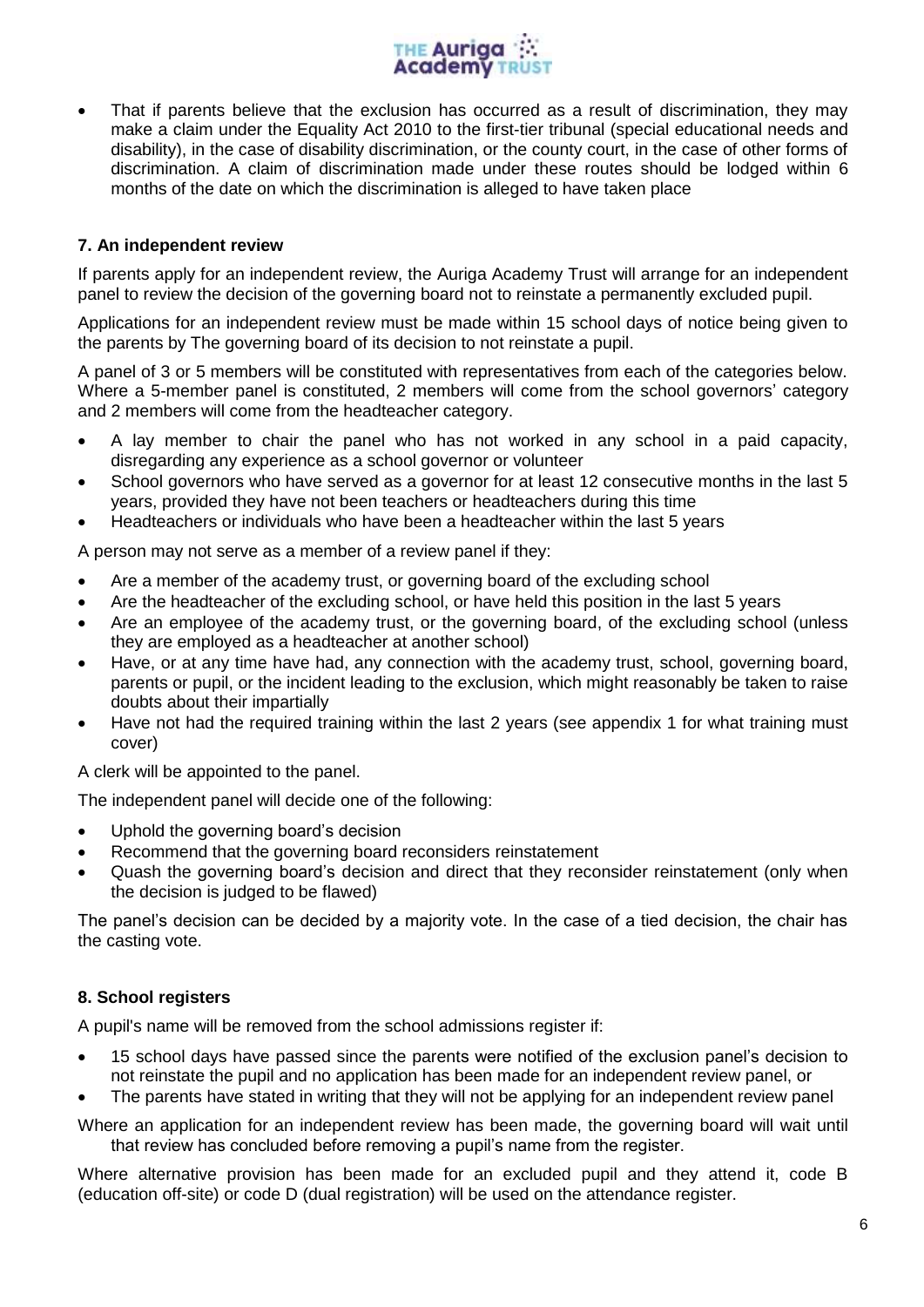

Where excluded pupils are not attending alternative provision, code E (absent) will be used.

### **9. Returning from a fixed-term exclusion**

Following a fixed-term exclusion, a re-integration meeting will be held involving the pupil, parents, a member of senior staff and other staff, where appropriate.

Before a pupil returns from a fixed-term exclusion, a Behaviour Support Plan will be drafted and agreed. Input from other agencies may be sought (e.g. CAMHS, EPS, EISS)

#### **10. Monitoring arrangements**

The Headteacher monitors the number of exclusions every term and reports back to the Governors & Trustees. They also liaise with the local authority to ensure suitable full-time education for excluded pupils.

This policy will be reviewed by LGB/AAT every 2 years. At every review, the policy will be shared with the AAT board.

#### **11. Links with other policies**

This exclusions policy is linked to our

• Behaviour policy